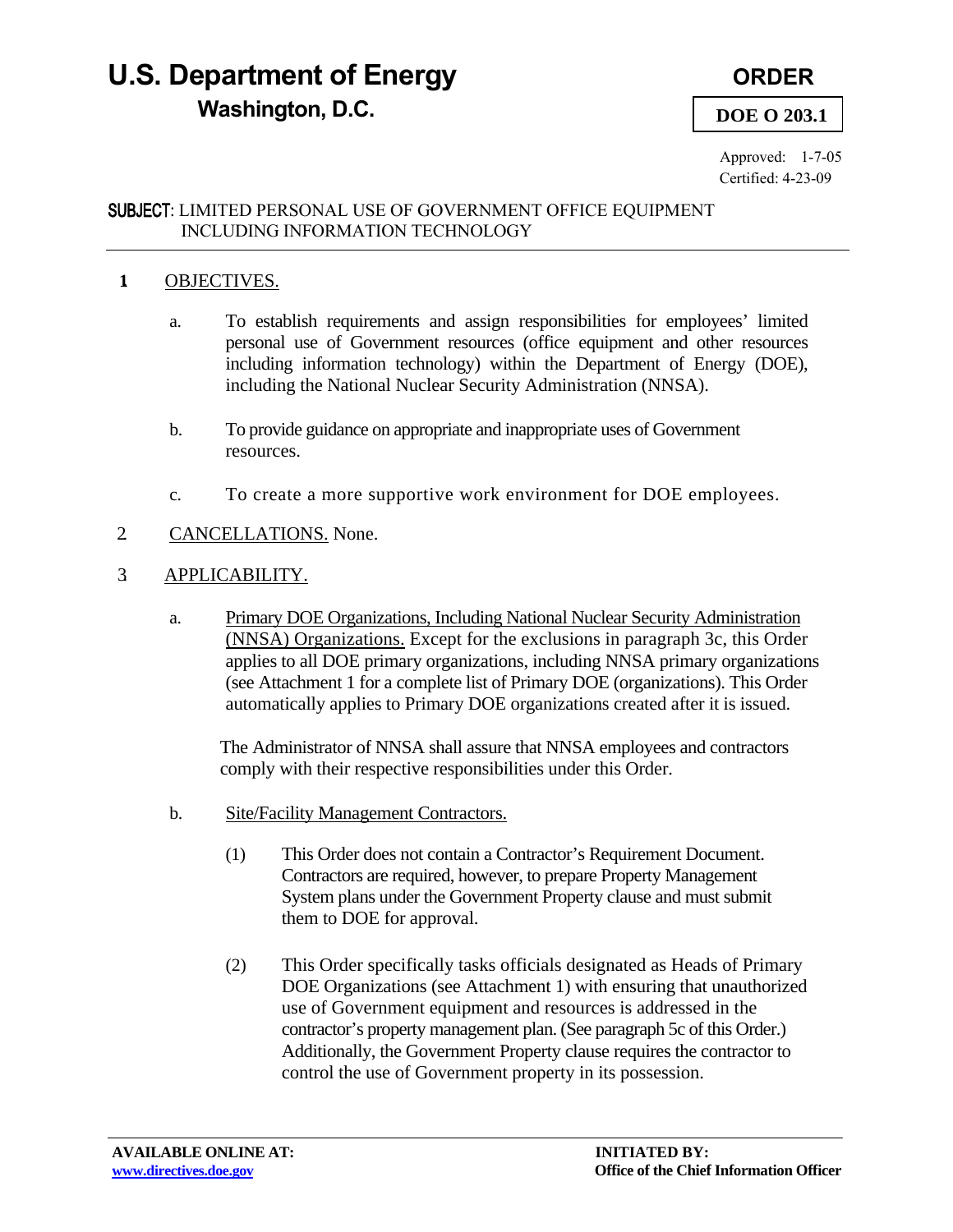c. Exclusions. In accordance with the responsibilities and authorities assigned by Executive Order (E.O.) 12344 as set forth in the Defense Authorization Act for Fiscal Year 2000 [Public Law (P.L.) 106-65, Title 50 United States Code (U.S.C.) Section 2406], and to ensure consistency throughout the joint Navy/DOE organization of the Naval Nuclear Propulsion Program, the Director, Naval Nuclear Propulsion Program will implement and oversee all requirements and practices pertaining to this DOE Order for activities under the Director's cognizance.

### 4. REQUIREMENTS.

- a. **Limited Personal Use.** This Order authorizes employees to make limited use of Government resources for personal purposes, in accordance with the provisions herein. This Order does not modify the requirements of the Standards of Ethical Conduct for Employees of the Executive Branch [Title 5 Code of Federal Regulations (CFR), 2635], including the employee's responsibility to protect and conserve Government property using it for authorized purposes only and use official time in an honest effort to perform official duties [5 CFR 2635.704(a) and (b)]. Nothing herein pertains to or restricts use of Government property by an employee to carry out his or her official duties and responsibilities in furtherance of the mission of the Department.
	- (1) Employees may use Government resources for personal purposes, but only where such use—
		- (a) involves de minimis additional expense to the Government,
		- (b) does not interfere in anyway with the mission or operations of the Department, and
		- (c) is otherwise permissible under DOE Orders and applicable State and Federal laws and regulations.
	- (2) This Order does not grant to employees or create an inherent right to use Government resources, and one should not be inferred.
	- (3) Use of Government resources in support of or in connection with a private business with which an employee is associated is not considered a personal purpose under this Order and is not authorized by this Order.
	- (4) The privilege to use Government resources for personal purposes may be limited or revoked at any time by an appropriate Department official (e.g., a supervisor in the employee's organizational chain of command).
	- (5) Circumstances that may result in a supervisor's curtailing or halting an employee's personal use of Government resources include uses that—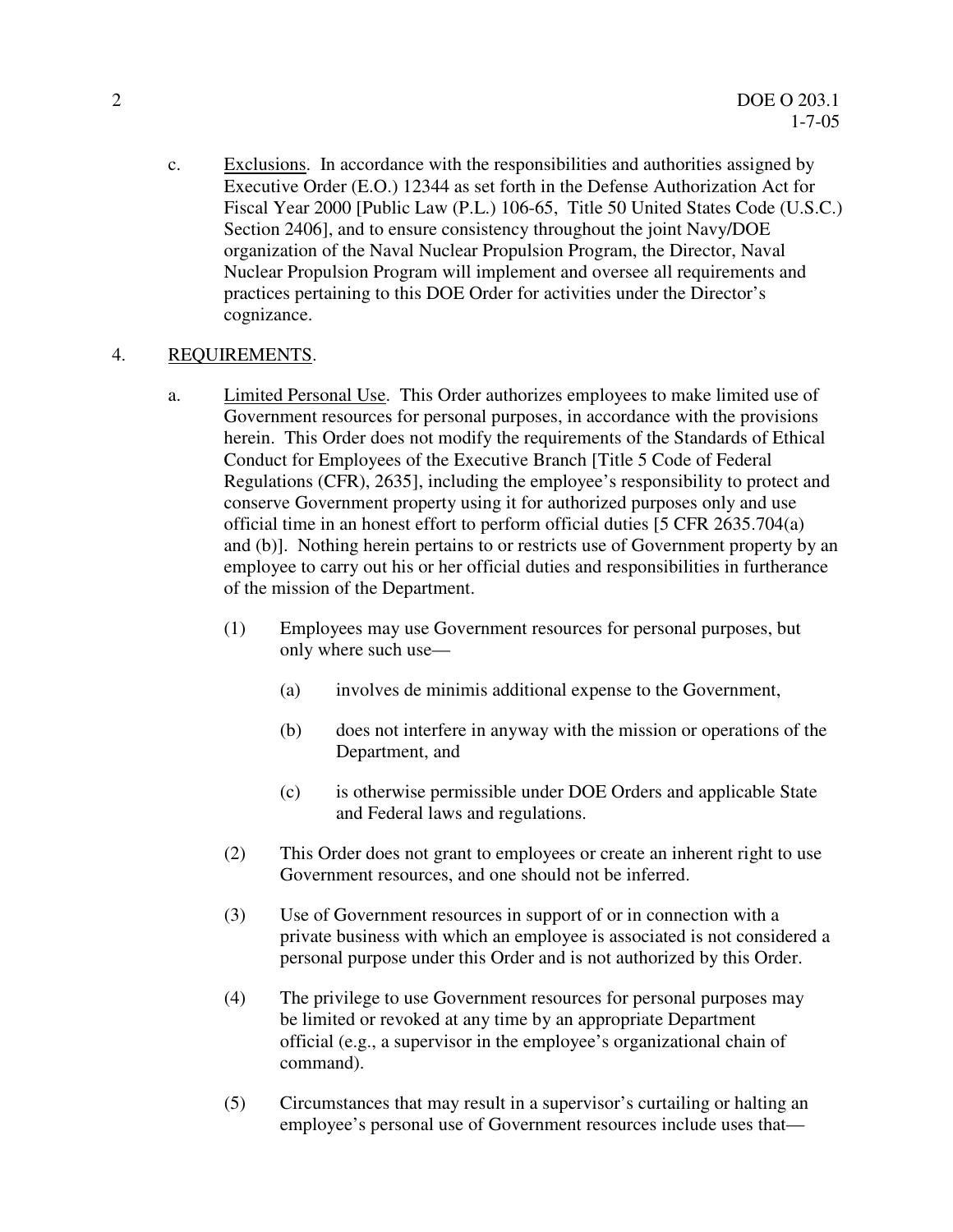- (a) result in a loss of productivity,
- (b) interfere with official duties,
- (c) compromise the mission of the Department or organization,
- (d) exceed de minimis expense to the Government,
- (e) violate Department Policies and Orders or State and Federal laws and regulations, or
- (f) are inconsistent with the guidance contained in this Order.
- b. Privacy.
	- (1) DOE employees do not have a right to nor should they have an expectation of privacy while using Government resources at any time, including when they are accessing the Internet or using e-mail.
		- NOTE: Each employee's use of his or her Government computer is preceded by a security banner, which advises the employee that the user has no expectation of privacy; that all uses and files in the system may be intercepted, monitored, recorded, and disclosed. The employee agrees to these terms and conditions prior to being granted access. Further, the Department has its privacy policy available for persons accessing its website. The policy specifically covers Security, a General Disclaimer, a Privacy Notice, and Comments Sent by E-Mail. Employees who use these resources are deemed to waive any right to privacy pursuant to the published notices therein.
	- (2) Employees who wish for their personal activities to be private should not conduct such activities using Government resources.
	- (3) Employees who use Government resources implicitly consent to review and disclosure of their Internet, e-mail, or other information technology uses when deemed appropriate by DOE or as mandated by law.
	- (4) The content of any files or information maintained in or on Government equipment or transmitted using Government equipment may be disclosed in response to a valid, authorized subpoena, warrant, court order, Freedom of Information Act (5 U.S.C. Section 552) request, or other direction (e.g., employee's supervisor, Inspector General investigator,  $etc.$ ). etc.). (5) Using Government resources, including Internet access and e-mail,
	- implies consent to monitoring with or without cause. Any use of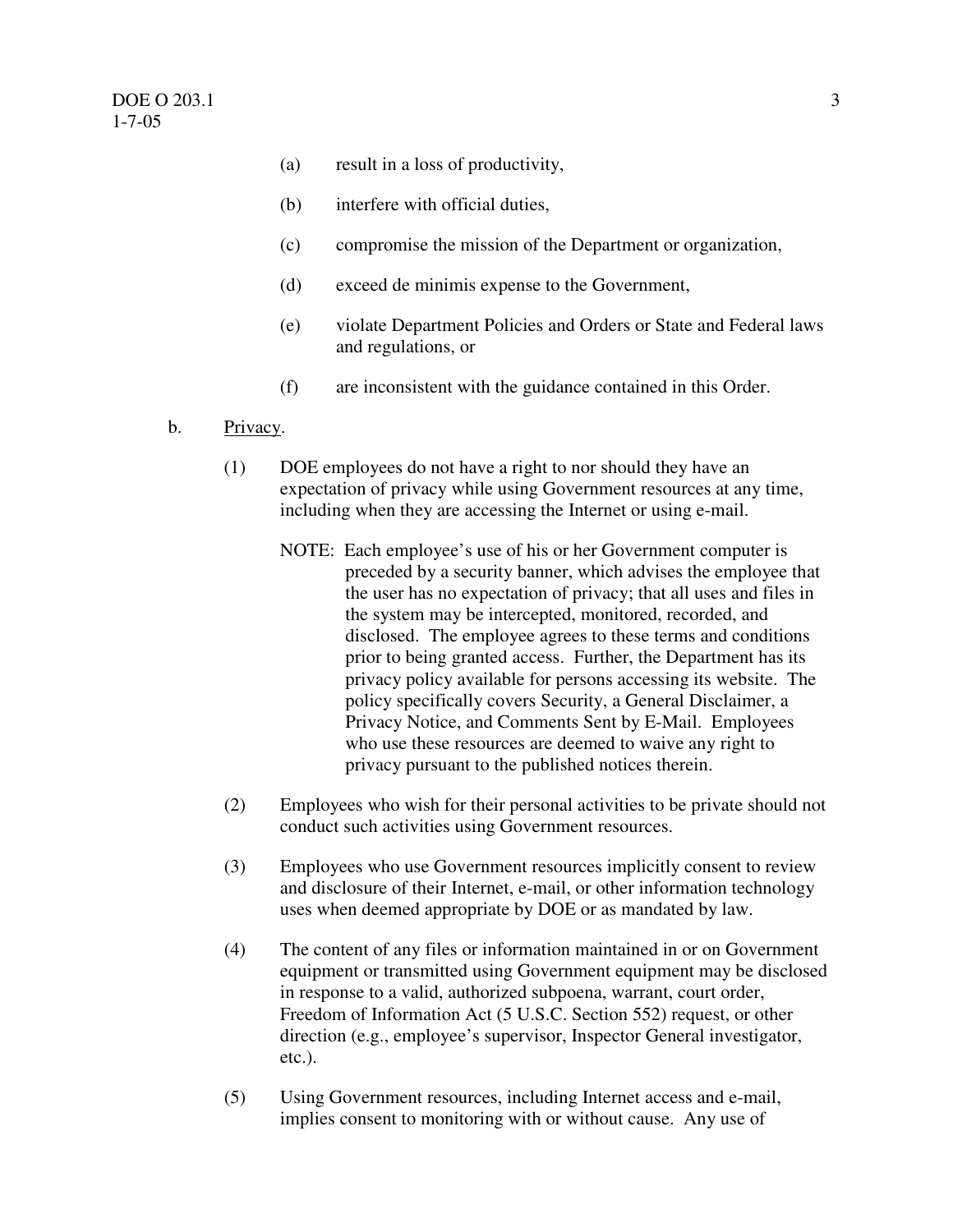Government resources is with the understanding that such use is generally not secure, private, or anonymous (18 U.S.C. Section 2511).

- (6) System managers may employ monitoring tools to detect improper use of electronic communications systems (18 U.S.C. Section 2511).
- c. Security. Personal use of Government resources is not authorized on computer systems or other office equipment that is designated for classified use.
- d. Misrepresentation. The Standards of Ethical Conduct for Employees of the executive branch states that an employee must not "use or permit the use of his Government position or title or any authority associated with his public office in a manner that could reasonably be construed to imply that his agency or the Government sanctions or endorses his personal activities . . . ." [5 CFR 2635.702(b)].
	- (1) It is the responsibility of each employee to ensure that one's use of Government resources does not give the impression of acting in an official capacity while using Government resources for personal purposes.
	- (2) If it is likely that an employee's personal use of Government resources will create an appearance of official Government action, the employee must discontinue the activity or use a disclaimer such as the following:

 *The contents of this message are mine personally and do not reflect the views or position of the U.S. Department of Energy or the Federal Government.* 

- e. Appropriate Uses of Government Resources for Personal Purposes. The following is provided for employees and supervisors in determining acceptable personal uses of Government resources.
	- (1) Personal use of Government resources is authorized only if it involves de minimis additional expense to the Government and does not interfere in any way with the mission or operations of the Department, and is otherwise permissible under DOE Orders and applicable State and Federal laws and regulations. Examples of appropriate personal uses may include—
		- (a) checking credit union or Thrift Savings Plan accounts using information technology equipment;
		- (b) retaining personal data in electronic files (e.g., C or O drives, LAN) with the understanding that data may be deleted without notice as a result of scheduled archiving;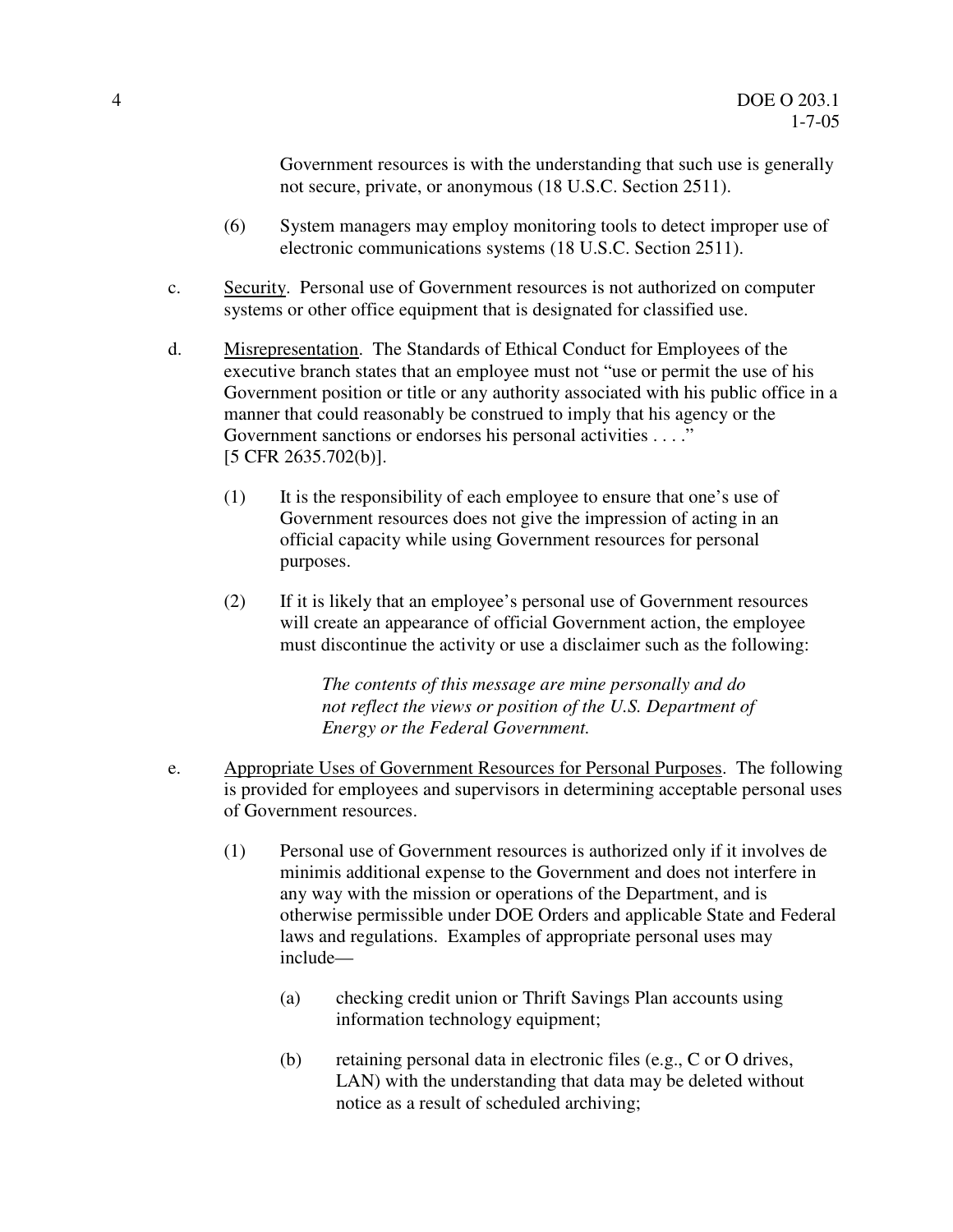- (c) accessing library books and equipment, public reading rooms and materials, and other publicly available data;
- (d) obtaining detailed information or conducting research (e.g., reading newspaper and magazine articles, comparing airline prices and schedules, browsing sales catalogs, or comparing prices of automobiles) on the Internet during non-work hours; and
- (e) occasional personal use of laptop computers, personal data assistants (PDAs), pagers, and cellular phones (when such use will not incur additional charges) issued by the Department for official business.
- business.<br>
(2) Personal use of Government-provided long distance telephone service must be consistent with General Services Administration regulations.
- (3) Other personal use of Government resources is authorized, but only if it results in minimal impact or normal wear and tear of the equipment, requires de minimis workday time for personal pursuits, and requires use of de minimis consumable items (paper, ink, toner, etc.), as determined by a reasonable person with knowledge of all the relevant facts.
- f. **Inappropriate Uses of Government Resources.** Employees are expected to conduct themselves professionally in the workplace and to refrain from using Government resources inappropriately. Examples of misuse of Government resources include, but are not limited to, the following:
	- (1) modification of Government equipment, particularly information technology, by loading application software or making configuration changes not approved for use in the site's operating environment;
	- (2) seeking help from Government employees or contractor personnel (e.g., librarians, computer support staff, administrative assistants, or paralegals) in pursuit of personal projects;
	- (3) any frequent personal use that may cause congestion, delay, or disruption of service to any Government system or equipment, including greeting cards and streaming video and audio, etc.;
	- (4) any personal use (including e-mail and Internet service) that may impair the performance of the Department's entire network or of a unit, including
		- including—<br>(a) opening a program with large file attachments (e.g., music or graphic files) or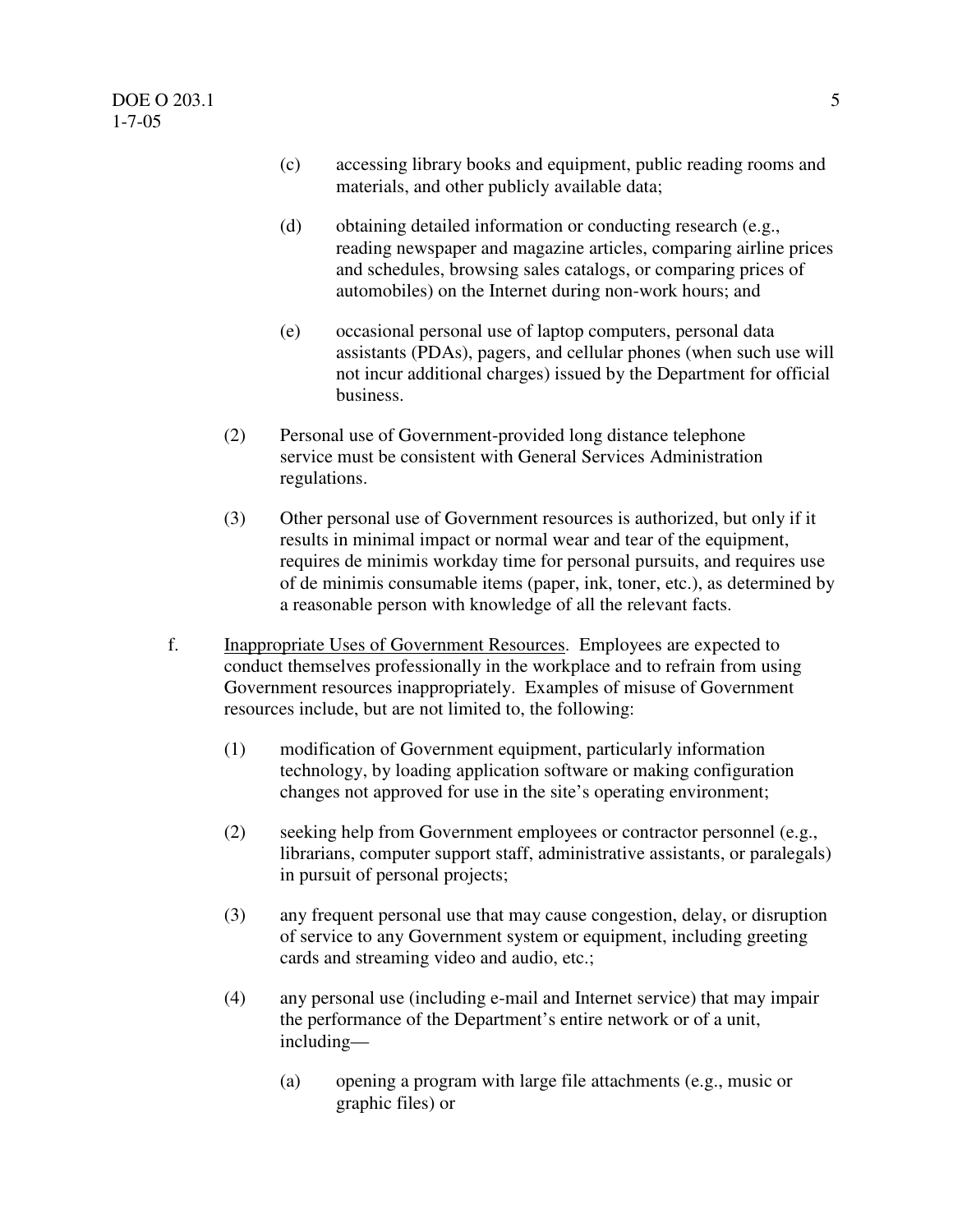- (b) extensive use of a program or Internet site that provides continuous data streams, e.g., continuous stock quotes, or headline news updates, etc.;
- (5) creating, copying, transmitting, or retransmitting chain letters or other mass mailings, regardless of the subject matter;
- (6) using Government resources for activities that are illegal, inappropriate, or offensive to a reasonable person with knowledge of all the relevant facts, including hate speech; material that ridicules others on the basis of race, creed, religion, color, sex, disability, national origin, or sexual orientation; and harassing or threatening activities;
- (7) creating, downloading, viewing, storing, copying, or transmitting sexually explicit or sexually oriented materials;
- (8) creating, downloading, viewing, storing, copying, or transmitting materials in the conduct or furtherance of any type of illegal activity;
- (9) unauthorized acquisition, use, reproduction, transmission, or distribution of controlled information (e.g., computer software and data; classified, business sensitive, or other nonpublic data; proprietary data; export controlled software or data; or any information in violation of the Privacy Act, copyright, trademark, or other intellectual property rights beyond fair use);
- (10) gaining unauthorized access to internal or external systems or networks using DOE or personal computer systems and technology;
- (11) fundraising other than the Combined Federal Campaign;
- (12) participating in any lobbying activity;
- (13) engaging in any prohibited political activity under the Hatch Act (See 5 CFR 734);
- (14) any personal use of Government resources that is misleading in that it creates the impression that the employee is acting in an official capacity;<sup>1</sup>
- (15) using Government resources for commercial pursuits, to support for-profit activities, or to benefit one's outside employment or business activities (e.g., receiving personal business calls on the office telephone, sending or receiving e-mail messages related to a part-time real estate or other

 $\overline{a}$ 

 registration prior to disclosing information or allowing access. Employees must be diligent to ensure that they do not appear to be acting in an official capacity. Employees should also check a Web site's privacy policy when supplying information over the Internet to determine whether a misrepresentation or other abuse may occur. This may occur when using the Internet to access a chat room or to obtain information. Many Web sites require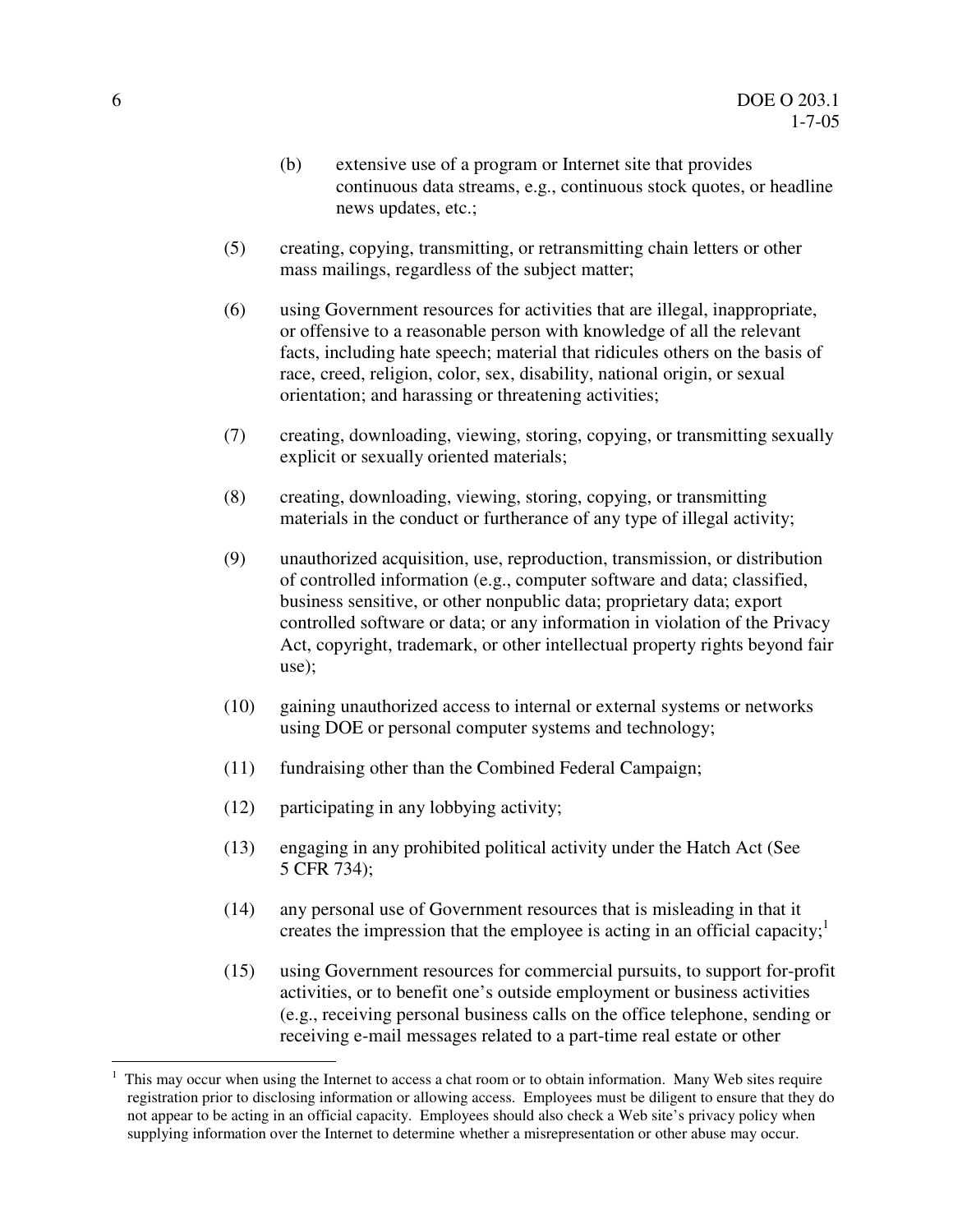$DOE O 203.1$   $7$ 1-7-05

> business venture, or selling or trading business merchandise over the Internet);

- Internet);<br>(16) using Government resources (e.g., copying, printing, etc) for any non-official activity that results in greater than de minimis expense; and
- and<br>(17) communicating Agency information to external news groups, bulletin boards, or other public forums without authority.
- g. **Official Union Business.** The privileges and limitations enumerated in this Order do not supersede the negotiated rights of exclusive representatives of bargaining unit employees in the conduct of their official business.
- h. Sanctions for Misuse. Unauthorized or improper use of Government resources may result in losing or having limitations placed on use of Government resources, disciplinary or adverse actions (up to and including separation from Federal service), criminal penalties, and/or financial liability for the cost of improper use.

#### 5. RESPONSIBILITIES.

- a. DOE Employees.
	- (1) Ensure that they are not giving the impression that they are acting in an official capacity when using Government resources for personal purposes.
	- purposes.<br>
	(2) Use Government resources for personal purposes only as allowed in this Order and to the extent consistent with law.
	- (3) Consult their supervisors or other appropriate person if they have any questions concerning this Order or other related matters (paragraph 8, Contacts).
	- Contacts).<br>
	(4) Report instances of fraud, waste, and abuse of Government resources (including information technology) to the Office of Inspector General (OIG) in accordance with DOE O 221.1, *Reporting Fraud, Waste and Abuse to the Office of Inspector General*, dated 3-22-01.
- Supervisors.
- b. Supervisors.<br>
(1) Ensure that their employees are aware of this Order.
	- (2) Initiate appropriate action when employees disregard requirements set forth in this Order.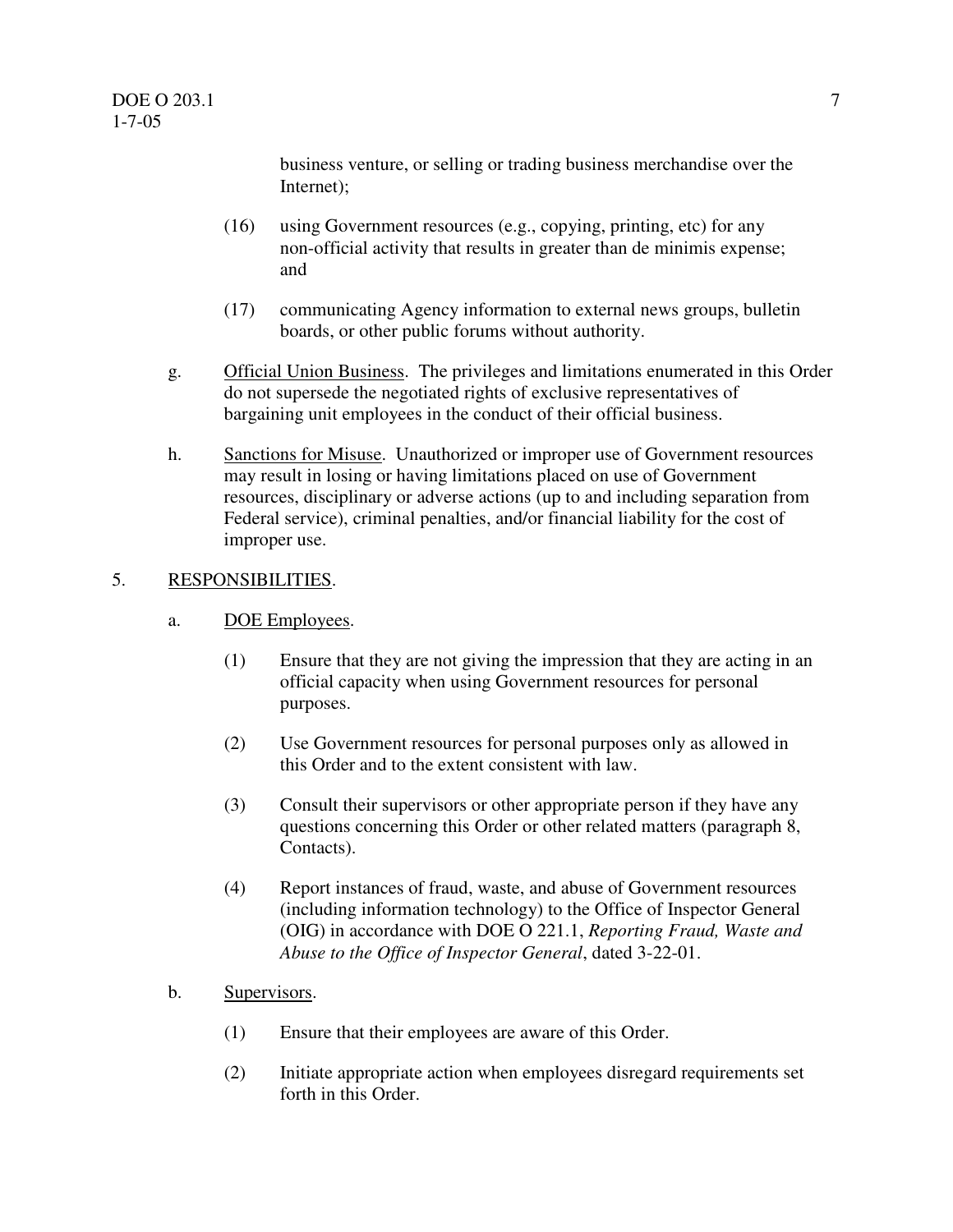- c. Program Secretarial Officers. Verify that each site/facility management contractor's DOE-approved property management system provides some manner of guidance and limitations on personal use of Government resources.
- d. Director, Naval Nuclear Propulsion Program. Ensures consistent implementation of the requirements of this Order throughout the joint Navy/DOE Naval Nuclear Propulsion Program.

# 6. REFERENCES.

- a. Executive Order 13011, Federal Information Technology, dated 7-16-96, which integrates provisions of the Clinger-Cohen Act of 1966, the Paperwork Reduction Act of 1995, and the Government Performance and Results Act of 1993.
- b. Department of Energy Organization Act (P.L. 95-91), as amended, Sec. 644 (42 U.S.C. 7101 note).
- c. Standards of Conduct for Employees of the Executive Branch (5 CFR 2635).
- d. Office of Management and Budget Circular No. A-130, Appendix III, Security of Federal Automated Information Resources.
- e. Electronic Communications Privacy Act of 1986 (P.L. 99-508, 18 U.S.C. 2511).
- f. 5 CFR 734.102 (Regulations implementing the Hatch Act provisions on political activity).
- activity).<br>g. 10 CFR 1010.103 and DOE O 221.1 (Employee duty to report fraud, waste, and abuse to the Office of Inspector General).

# 7. DEFINITIONS.

- a. Government Resources. Personal computers and related peripheral equipment and software, library resources, paper, telephones, facsimile machines, photocopiers, and information technology. As used in this Order, the term Government resources does not include an employee's scheduled work time or the time of Department contractors.
- b. Information Technology. Equipment or interconnected systems or subsystems of equipment used in the automatic acquisition, storage, manipulation, management, movement, control, display, switching, interchange, transmission, or reception of data or information, including the Internet.
- c. **Limited Personal Use of Government Resources.** Use of Government resources for purposes other than performance of official duties. The personal uses allowed in this Order are authorized uses of DOE Government resources.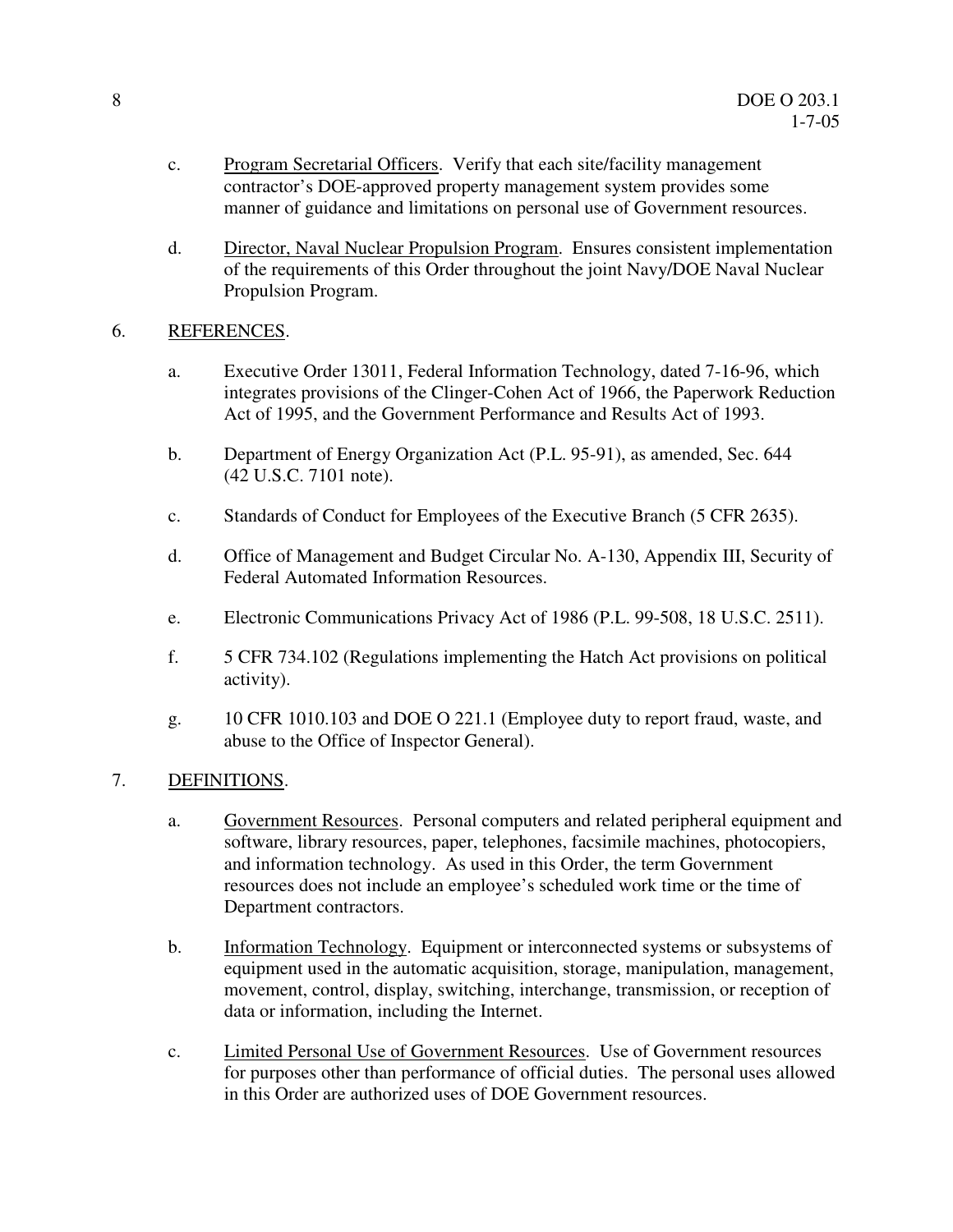# $DOE O 203.1$  9 (and 10) 1-7-05

- d. De minimis Additional Expense. That cost which results when small amounts of electricity, ink, toner, or paper supplies are used for purposes other than performance of official duties. For example, the cost from a relatively small number of brief telephone calls, electronic mail messages, or internet sessions, result in de minimis, if any, additional expense to the Government. In contrast, the cost associated with large copying or printing projects, downloading large files, such as a motion picture video, or the contents of an entire compact disc, or other files with large space requirements, would exceed de minimis additional expense.
- e. Non-work Hours. Limited to those periods for which an employee is not being compensated—lunch break, time before or after regular duty hours, and weekends or holidays—when the space is normally available and requires no special arrangements for entry, utilities (such as heat or air conditioning), or other services not usually provided at such times.
- f. Systems Manager. The designated person(s) responsible for operating and maintaining DOE's information technology systems in an enterprise architecture; ensures that the system and information/data processes are consistent with the system's purpose; and maintains security measures, appropriately applied for the protection of the information. The system manager monitors the system and the information in the system to ensure that it is appropriately used.
- 8. CONTACTS.
	- a. Questions concerning this Order should be referred to the Office of the Chief Information Officer 202-586-0166.
	- b. For Standards of Conduct or legal questions, Headquarters employees should contact the Office of the Assistant General Counsel for General Law on 202-586-1522, or at standardsofconduct@hq.doe.gov. Field employees should contact the Office of Chief Counsel that services their location.
	- c. For questions on personal, labor relations, or management and administration issues, contact the local human resources office assigned to your office.
	- d. To report fraud, waste, or abuse of Government resources or misuse of Government property, contact the Office of Inspector General, 202-586-2730.

# BY ORDER OF THE SECRETARY OF ENERGY:



 KYLE E. McSLARROW Deputy Secretary